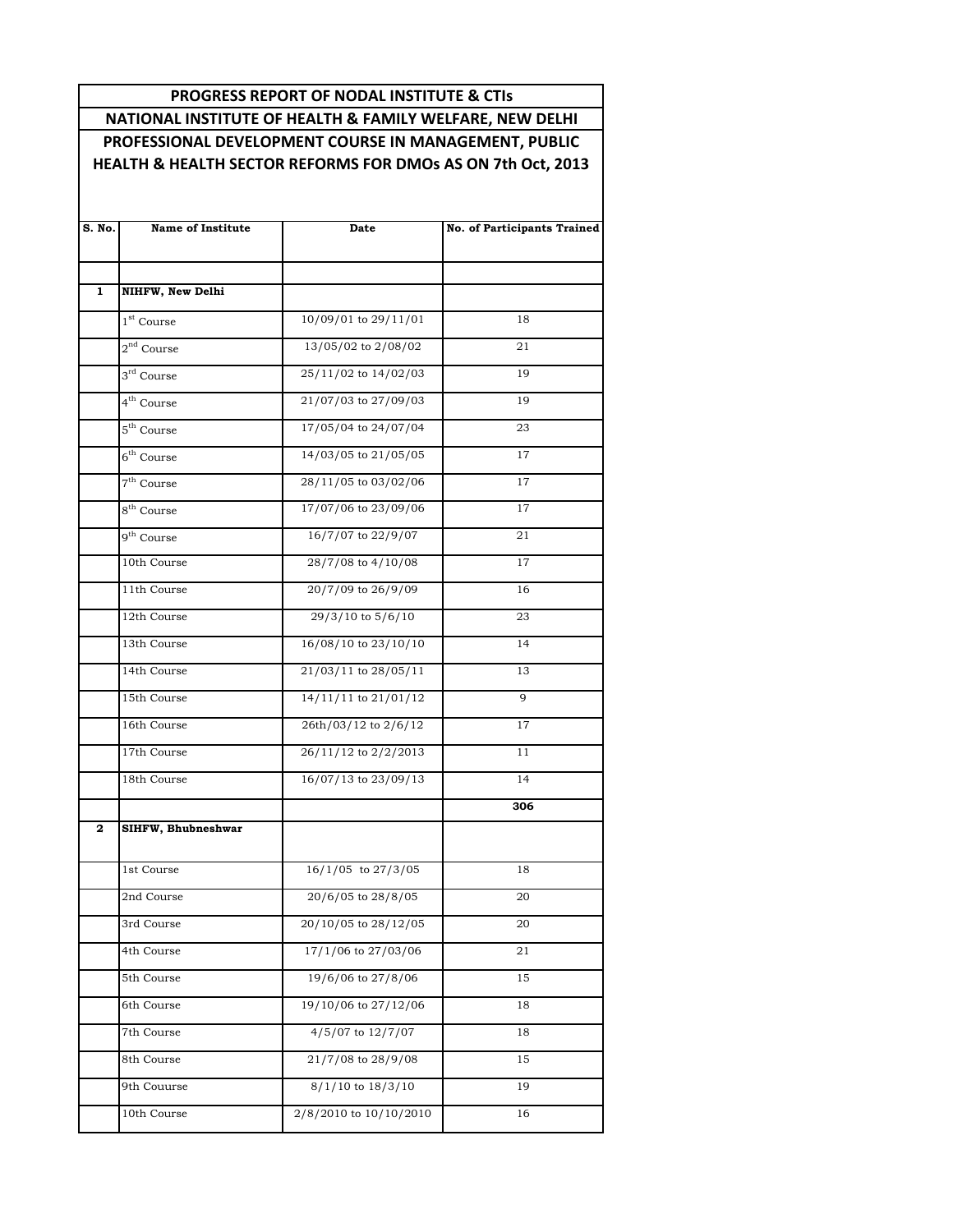| З<br>SIHFW, Mohali<br>19/9/05 to 26/11/05<br>1st Course<br>19<br>27/3/06 to 3/6/06<br>2nd Course<br>19<br>21/08/06 to 28/10/06<br>3rd Course<br>24<br>10/1/07 to 20/3/07<br>4th Course<br>19<br>21/8/07 to 29/10/07<br>5th Course<br>18<br>7/7/08 to 14/9/08<br>6th Course<br>20<br>21/12/09 to 28/2/10<br>7th Course<br>20<br>8th Course<br>20<br>17/01/11 to 27/3/11<br>159<br><b>IIHFW, Hyderabad</b><br>4<br>21/6/05 to 29/8/05<br>1st Course<br>18<br>14/10/05 to 22/12/05<br>24<br>2nd Course<br>3/6/06 to 11/8/06<br>3rd Course<br>17<br>22/1/07 to 1/04/07<br>4th Course<br>20<br>23/7/07 to 30/9/07<br>5th Course<br>18<br>6th Course<br>21/1/08 to 29/3/08<br>16<br>10/12/08 to 17/2/09<br>7th Course<br>18<br>7/7/09 to 14/9/09<br>8th Course<br>17<br>9th Course<br>22/9/09 to 30/11/09<br>19<br>10th Course<br>$1/6/10$ to $9/8/10$<br>18<br>28/10/10 to 5/1/2011<br>11th Course<br>21<br>$5/5/11$ to $13/7/11$<br>12th Course<br>19<br>225<br><b>IIHMR, Jaipur</b><br>5<br>$7/11/05$ to $13/1/06$<br>1st Course<br>16<br>$3/4/06$ to $9/6/06$<br>2nd Course<br>16<br>$21/1/08$ to $28/3/08$<br>3rd Course<br>14<br>10/11/08 to 18/1/09<br>4th Course<br>15<br>17/8/09 to 25/10/09<br>5th Course<br>17<br>19/4/10 to 27/6/10<br>6th Course<br>18<br>7/2/11 to 17/4/2011<br>7th Course<br>21<br>23/8/11 to 31/10/11<br>8th Course<br>16<br>19/12/11 to 26/02/12<br>9th Course<br>15<br>15 |             |                   | 180 |
|-------------------------------------------------------------------------------------------------------------------------------------------------------------------------------------------------------------------------------------------------------------------------------------------------------------------------------------------------------------------------------------------------------------------------------------------------------------------------------------------------------------------------------------------------------------------------------------------------------------------------------------------------------------------------------------------------------------------------------------------------------------------------------------------------------------------------------------------------------------------------------------------------------------------------------------------------------------------------------------------------------------------------------------------------------------------------------------------------------------------------------------------------------------------------------------------------------------------------------------------------------------------------------------------------------------------------------------------------------------------------------------------------------|-------------|-------------------|-----|
|                                                                                                                                                                                                                                                                                                                                                                                                                                                                                                                                                                                                                                                                                                                                                                                                                                                                                                                                                                                                                                                                                                                                                                                                                                                                                                                                                                                                       |             |                   |     |
|                                                                                                                                                                                                                                                                                                                                                                                                                                                                                                                                                                                                                                                                                                                                                                                                                                                                                                                                                                                                                                                                                                                                                                                                                                                                                                                                                                                                       |             |                   |     |
|                                                                                                                                                                                                                                                                                                                                                                                                                                                                                                                                                                                                                                                                                                                                                                                                                                                                                                                                                                                                                                                                                                                                                                                                                                                                                                                                                                                                       |             |                   |     |
|                                                                                                                                                                                                                                                                                                                                                                                                                                                                                                                                                                                                                                                                                                                                                                                                                                                                                                                                                                                                                                                                                                                                                                                                                                                                                                                                                                                                       |             |                   |     |
|                                                                                                                                                                                                                                                                                                                                                                                                                                                                                                                                                                                                                                                                                                                                                                                                                                                                                                                                                                                                                                                                                                                                                                                                                                                                                                                                                                                                       |             |                   |     |
|                                                                                                                                                                                                                                                                                                                                                                                                                                                                                                                                                                                                                                                                                                                                                                                                                                                                                                                                                                                                                                                                                                                                                                                                                                                                                                                                                                                                       |             |                   |     |
|                                                                                                                                                                                                                                                                                                                                                                                                                                                                                                                                                                                                                                                                                                                                                                                                                                                                                                                                                                                                                                                                                                                                                                                                                                                                                                                                                                                                       |             |                   |     |
|                                                                                                                                                                                                                                                                                                                                                                                                                                                                                                                                                                                                                                                                                                                                                                                                                                                                                                                                                                                                                                                                                                                                                                                                                                                                                                                                                                                                       |             |                   |     |
|                                                                                                                                                                                                                                                                                                                                                                                                                                                                                                                                                                                                                                                                                                                                                                                                                                                                                                                                                                                                                                                                                                                                                                                                                                                                                                                                                                                                       |             |                   |     |
|                                                                                                                                                                                                                                                                                                                                                                                                                                                                                                                                                                                                                                                                                                                                                                                                                                                                                                                                                                                                                                                                                                                                                                                                                                                                                                                                                                                                       |             |                   |     |
|                                                                                                                                                                                                                                                                                                                                                                                                                                                                                                                                                                                                                                                                                                                                                                                                                                                                                                                                                                                                                                                                                                                                                                                                                                                                                                                                                                                                       |             |                   |     |
|                                                                                                                                                                                                                                                                                                                                                                                                                                                                                                                                                                                                                                                                                                                                                                                                                                                                                                                                                                                                                                                                                                                                                                                                                                                                                                                                                                                                       |             |                   |     |
|                                                                                                                                                                                                                                                                                                                                                                                                                                                                                                                                                                                                                                                                                                                                                                                                                                                                                                                                                                                                                                                                                                                                                                                                                                                                                                                                                                                                       |             |                   |     |
|                                                                                                                                                                                                                                                                                                                                                                                                                                                                                                                                                                                                                                                                                                                                                                                                                                                                                                                                                                                                                                                                                                                                                                                                                                                                                                                                                                                                       |             |                   |     |
|                                                                                                                                                                                                                                                                                                                                                                                                                                                                                                                                                                                                                                                                                                                                                                                                                                                                                                                                                                                                                                                                                                                                                                                                                                                                                                                                                                                                       |             |                   |     |
|                                                                                                                                                                                                                                                                                                                                                                                                                                                                                                                                                                                                                                                                                                                                                                                                                                                                                                                                                                                                                                                                                                                                                                                                                                                                                                                                                                                                       |             |                   |     |
|                                                                                                                                                                                                                                                                                                                                                                                                                                                                                                                                                                                                                                                                                                                                                                                                                                                                                                                                                                                                                                                                                                                                                                                                                                                                                                                                                                                                       |             |                   |     |
|                                                                                                                                                                                                                                                                                                                                                                                                                                                                                                                                                                                                                                                                                                                                                                                                                                                                                                                                                                                                                                                                                                                                                                                                                                                                                                                                                                                                       |             |                   |     |
|                                                                                                                                                                                                                                                                                                                                                                                                                                                                                                                                                                                                                                                                                                                                                                                                                                                                                                                                                                                                                                                                                                                                                                                                                                                                                                                                                                                                       |             |                   |     |
|                                                                                                                                                                                                                                                                                                                                                                                                                                                                                                                                                                                                                                                                                                                                                                                                                                                                                                                                                                                                                                                                                                                                                                                                                                                                                                                                                                                                       |             |                   |     |
|                                                                                                                                                                                                                                                                                                                                                                                                                                                                                                                                                                                                                                                                                                                                                                                                                                                                                                                                                                                                                                                                                                                                                                                                                                                                                                                                                                                                       |             |                   |     |
|                                                                                                                                                                                                                                                                                                                                                                                                                                                                                                                                                                                                                                                                                                                                                                                                                                                                                                                                                                                                                                                                                                                                                                                                                                                                                                                                                                                                       |             |                   |     |
|                                                                                                                                                                                                                                                                                                                                                                                                                                                                                                                                                                                                                                                                                                                                                                                                                                                                                                                                                                                                                                                                                                                                                                                                                                                                                                                                                                                                       |             |                   |     |
|                                                                                                                                                                                                                                                                                                                                                                                                                                                                                                                                                                                                                                                                                                                                                                                                                                                                                                                                                                                                                                                                                                                                                                                                                                                                                                                                                                                                       |             |                   |     |
|                                                                                                                                                                                                                                                                                                                                                                                                                                                                                                                                                                                                                                                                                                                                                                                                                                                                                                                                                                                                                                                                                                                                                                                                                                                                                                                                                                                                       |             |                   |     |
|                                                                                                                                                                                                                                                                                                                                                                                                                                                                                                                                                                                                                                                                                                                                                                                                                                                                                                                                                                                                                                                                                                                                                                                                                                                                                                                                                                                                       |             |                   |     |
|                                                                                                                                                                                                                                                                                                                                                                                                                                                                                                                                                                                                                                                                                                                                                                                                                                                                                                                                                                                                                                                                                                                                                                                                                                                                                                                                                                                                       |             |                   |     |
|                                                                                                                                                                                                                                                                                                                                                                                                                                                                                                                                                                                                                                                                                                                                                                                                                                                                                                                                                                                                                                                                                                                                                                                                                                                                                                                                                                                                       |             |                   |     |
|                                                                                                                                                                                                                                                                                                                                                                                                                                                                                                                                                                                                                                                                                                                                                                                                                                                                                                                                                                                                                                                                                                                                                                                                                                                                                                                                                                                                       |             |                   |     |
|                                                                                                                                                                                                                                                                                                                                                                                                                                                                                                                                                                                                                                                                                                                                                                                                                                                                                                                                                                                                                                                                                                                                                                                                                                                                                                                                                                                                       |             |                   |     |
|                                                                                                                                                                                                                                                                                                                                                                                                                                                                                                                                                                                                                                                                                                                                                                                                                                                                                                                                                                                                                                                                                                                                                                                                                                                                                                                                                                                                       |             |                   |     |
|                                                                                                                                                                                                                                                                                                                                                                                                                                                                                                                                                                                                                                                                                                                                                                                                                                                                                                                                                                                                                                                                                                                                                                                                                                                                                                                                                                                                       |             |                   |     |
|                                                                                                                                                                                                                                                                                                                                                                                                                                                                                                                                                                                                                                                                                                                                                                                                                                                                                                                                                                                                                                                                                                                                                                                                                                                                                                                                                                                                       |             |                   |     |
|                                                                                                                                                                                                                                                                                                                                                                                                                                                                                                                                                                                                                                                                                                                                                                                                                                                                                                                                                                                                                                                                                                                                                                                                                                                                                                                                                                                                       |             |                   |     |
|                                                                                                                                                                                                                                                                                                                                                                                                                                                                                                                                                                                                                                                                                                                                                                                                                                                                                                                                                                                                                                                                                                                                                                                                                                                                                                                                                                                                       |             |                   |     |
|                                                                                                                                                                                                                                                                                                                                                                                                                                                                                                                                                                                                                                                                                                                                                                                                                                                                                                                                                                                                                                                                                                                                                                                                                                                                                                                                                                                                       | 10th Course | 23/4/12 to 1/7/12 |     |
| 01/08/12 to 09/10/12<br>11th Course<br>19                                                                                                                                                                                                                                                                                                                                                                                                                                                                                                                                                                                                                                                                                                                                                                                                                                                                                                                                                                                                                                                                                                                                                                                                                                                                                                                                                             |             |                   |     |
| 03/12/12 to 10/02/13<br>12th Course<br>18                                                                                                                                                                                                                                                                                                                                                                                                                                                                                                                                                                                                                                                                                                                                                                                                                                                                                                                                                                                                                                                                                                                                                                                                                                                                                                                                                             |             |                   |     |
| 22/04/13 to 30/06/13<br>$13\mathrm{th}$ Course<br>17                                                                                                                                                                                                                                                                                                                                                                                                                                                                                                                                                                                                                                                                                                                                                                                                                                                                                                                                                                                                                                                                                                                                                                                                                                                                                                                                                  |             |                   |     |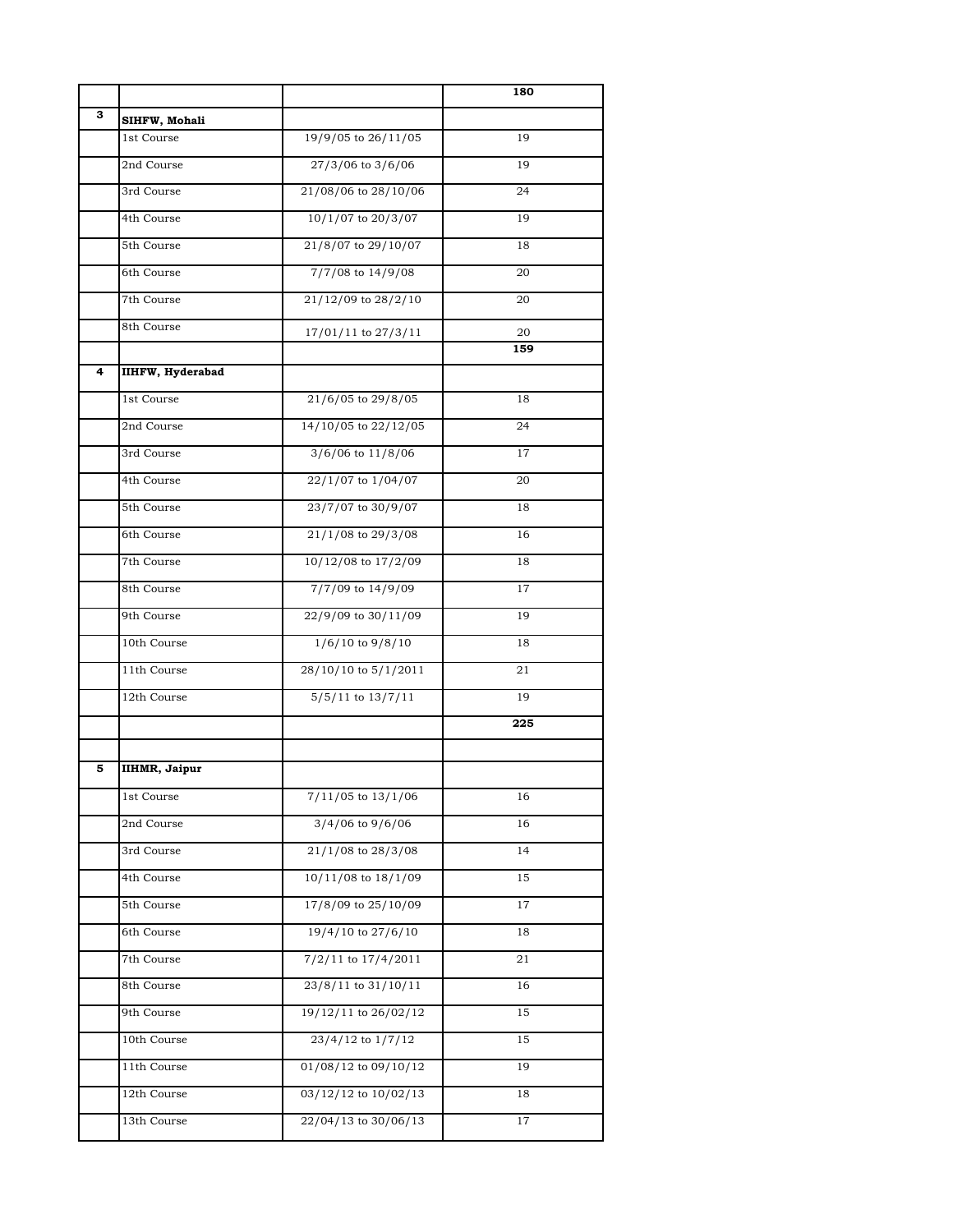|             |                         |                        | 217 |
|-------------|-------------------------|------------------------|-----|
| 6           | AIIH&PH, Kolkata        |                        |     |
|             | 1st Course              | 18/12/06 to 24/2/07    | 17  |
|             | 2nd Course              | 17/3/08 to 23/5/08     | 23  |
|             | 3rd Course              | 16/11/09 to 23/1/2010  | 15  |
|             |                         |                        | 55  |
| $\mathbf 7$ | <b>SGPGIMS, Lucknow</b> |                        |     |
|             | 1st Course              | 18/7/05 to 25/9/05     | 20  |
|             | 2nd Course              | 16/1/06 to 26/3/06     | 18  |
|             | 3rd Course              | 15/11/07 to 23/1/08    | 22  |
|             | 4th Course              | 12/5/08 to 20/7/08     | 19  |
|             | 5th Course              | 10/11/08 to 18/1/09    | 16  |
|             | 6th Course              | 22/6/09 to 30/8/09     | 17  |
|             | 7th Course              | 21/12/09 to 26/2/2010  | 16  |
|             | 8th Course              | 16/08/10 to 24/10/2010 | 17  |
|             | 9th Course              | 21/2/2011 to 1/5/2011  | 18  |
|             |                         |                        | 163 |
| 8           | SIHFW, Ahmedabad        |                        |     |
|             | 1st Course              | 13/6/05 to 18/8/05     | 20  |
|             | 2nd Course              | 16/1/06 to 24/3/06     | 21  |
|             | 3rd Course              | 24/07/06 to 30/09/06   | 17  |
|             | 4th Course              | 10/09/07 to 17/11/07   | 17  |
|             | 5th Course              | 18/8/08 to 26/10/08    | 20  |
|             |                         |                        | 95  |
| 9           | PHI, Nagpur             |                        |     |
|             | 1st Course              | 26/9/05 to 3/12/05     | 16  |
|             | 2nd Course              | 20/2/06 to 30/4/06     | 19  |
|             | 3rd Course              | 24/7/06 to 1/10/06     | 15  |
|             | 4th Course              | $1/02/07$ to $11/4/07$ | 15  |
|             | 5th Course              | 16/7/07 to 23/9/07     | 15  |
|             | 6th Course              | 10/12/07 to 17/02/08   | 16  |
|             | 7th Course              | 16/8/08 to 19/10/08    | 17  |
|             | 8th Course              | 19/1/09 to 29/3/09     | 16  |
|             | 9th Course              | 7/8/09 to 15/10/09     | 17  |
|             | 10th Course             | $3/5/10$ to $11/7/10$  | 16  |
|             | 11th Course             | 17/1/2011 to 27/3/2011 | 20  |
|             | 12th Course             | 29/8/2011 to 6/11/2011 | 13  |
|             | 13th Course             | 16/01/12 to 25/03/12   | 9   |
|             | 14th Course             | 24/9/12 to 2/12/12     | 17  |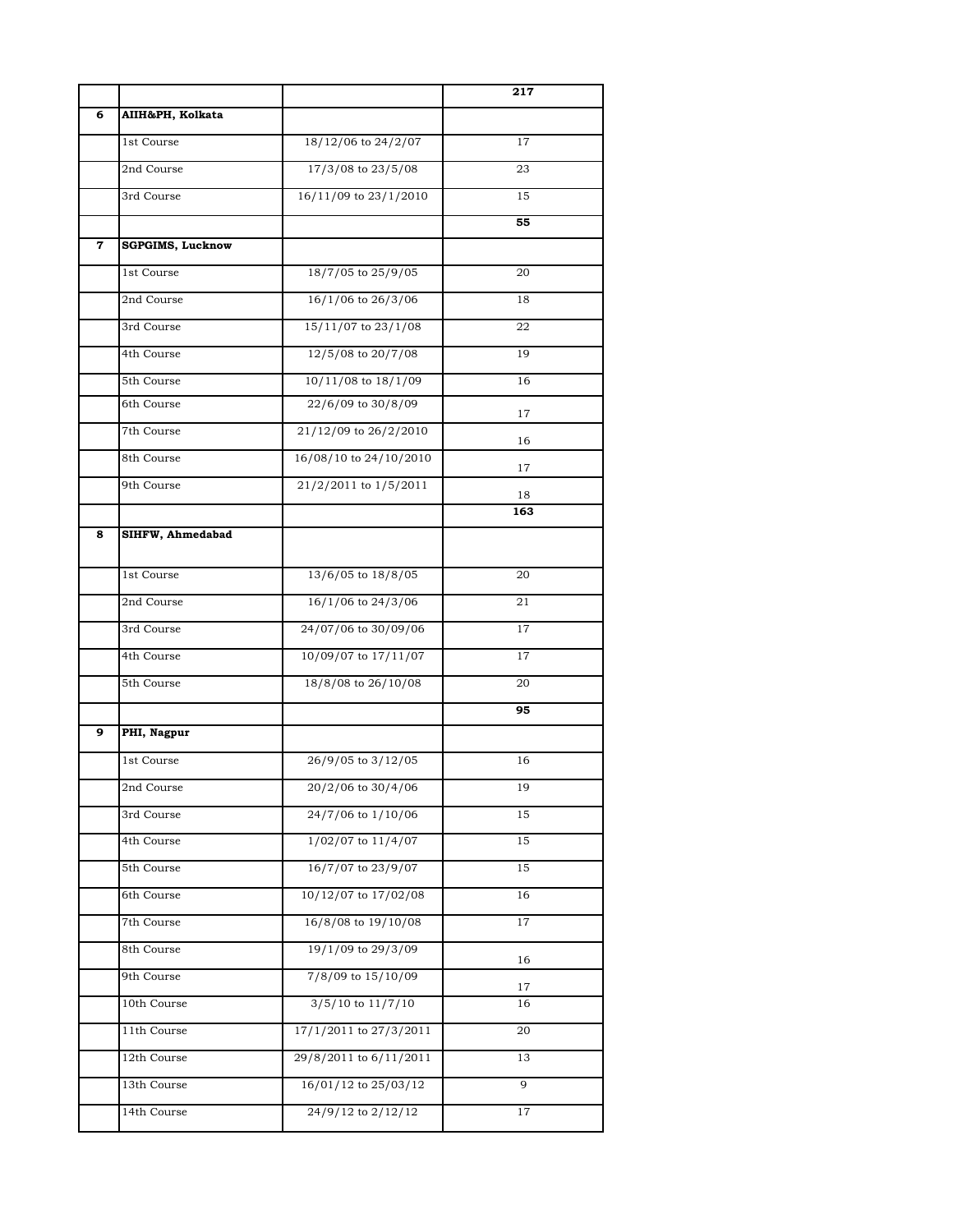|    |                         |                          | 221 |
|----|-------------------------|--------------------------|-----|
| 10 | <b>IIPA, New Delhi</b>  |                          |     |
|    | 1st Course              | 17/4/06 to 23/6/06       | 14  |
|    |                         |                          | 14  |
| 11 | RHFWTC, Indore          |                          |     |
|    | 1st Course              | 26/12/05 to 1/3/06       | 20  |
|    | 2nd Course              | 12/6/06 to 23/8/06       | 20  |
|    | 3rd Course              | 3/01/07 to 26/3/07       | 19  |
|    | 4th Course              | 16/7/07 to 23/9/07       | 21  |
|    | 5th Course              | 25/02/08 to 10/05/08     | 17  |
|    | 6th Course              | 27/01/09 to 9/04/09      | 17  |
|    | 7th Course              | 21/1/10 to 5/4/2010      | 17  |
|    | 8th Course              | 15/11/10 to 31/1/2011    | 17  |
|    | 9th Course              | 28/3/2011 to 15/6/2011   | 16  |
|    | 10th Course             | 16/1/12 to 2/4/12        | 14  |
|    | 11th Course             | 17/1/2013 to 30/3/2013   | 12  |
|    |                         |                          | 190 |
|    |                         |                          |     |
| 12 | IPH, Chennai            |                          |     |
|    | 1st Course              | 4/7/05 to 10/9/05        | 21  |
|    | 2nd Course              | 28/1/13 to 7/4/13        | 17  |
|    |                         |                          | 38  |
| 13 | IISW&BM, Kolkata        |                          |     |
|    | 1st Course              | $9/12/07$ to $16/2/08$   | 19  |
|    | 2nd Course              | 18//5/08 to 22/7/08      | 18  |
|    | 3rd Course              | 15/12/08 to 17/2/09      | 23  |
|    | 4th Course              | 18/5/09 to 22/7/09       | 22  |
|    | 5th Course              | 12/10/09 to 18/12/09     | 18  |
|    | 6th Course              | 25/1/2010 to 30/3/2010   | 18  |
|    | 7th Course              | 07/06/2010 to 10/08/2010 | 19  |
|    | 8th Course              | $21/2/11$ to $26/4/11$   | 19  |
|    | 9th Course              | 25/7/11 to 26/9/11       | 15  |
|    | 10th Course             | 09/01/12 to 13/03/12     | 12  |
|    |                         |                          | 183 |
| 14 | <b>SIHFW, Bangalore</b> |                          |     |
|    | 1st Course              | 21/1/08 to 29/3/08       | 16  |
|    | 2nd Course              | 18/1/10 to 26/3/10       | 15  |
|    |                         |                          | 31  |
| 15 | KSIHFW, Kerala          |                          |     |
|    | 1st Course              | 6/7/09 to 18/9/09        | 21  |
|    |                         |                          | 21  |
| 16 | SIHFW, Rajasthan        |                          |     |